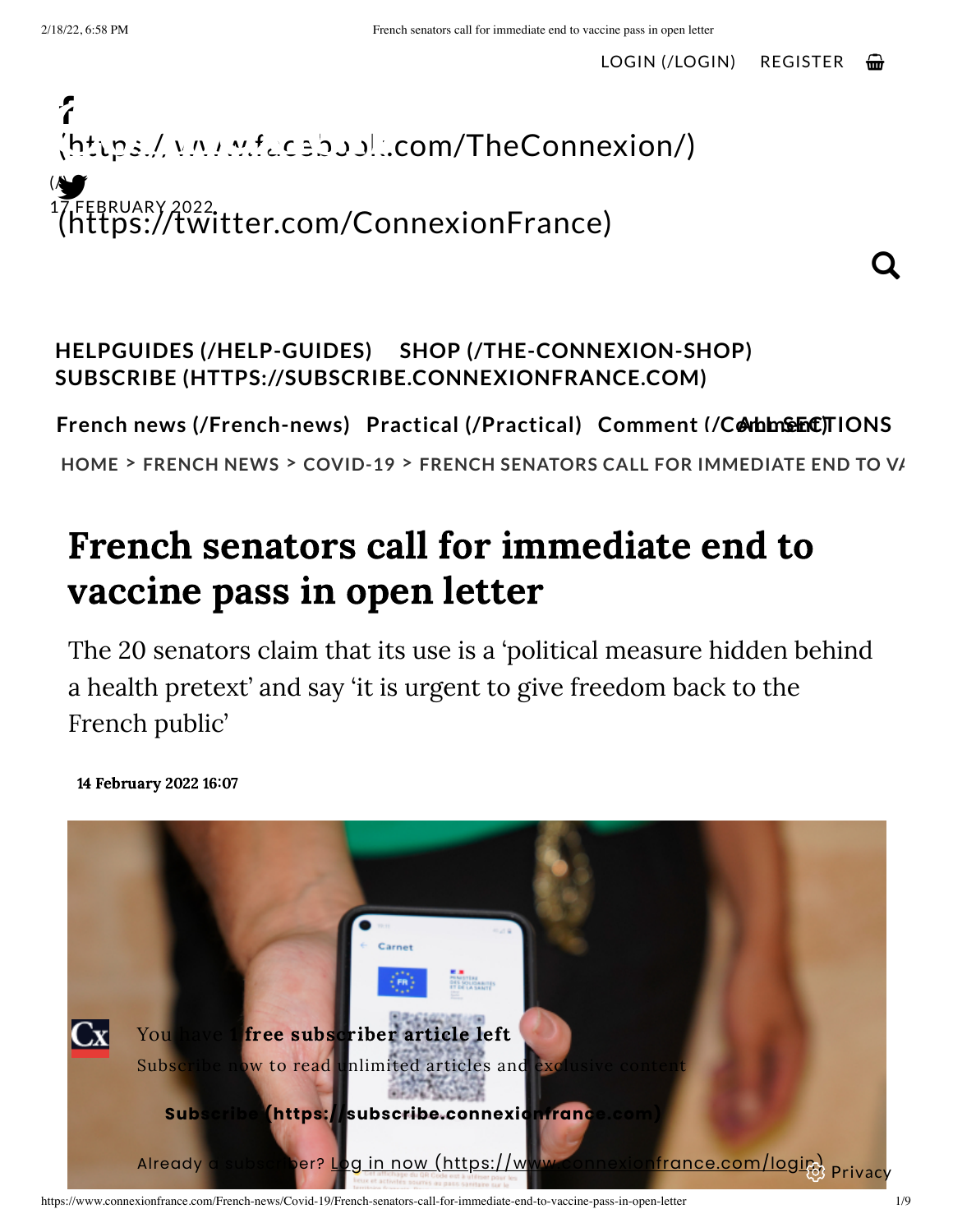2/18/22, 6:58 PM French senators call for immediate end to vaccine pass in open letter



The letter claims that the vaccine pass "makes no sense…has never been necessary" and is only a "political strategy" Pic: Sylv1rob1 / Shutterstock [\(https://www.shutterstock.com/fr/image-photo/bordeaux-aquitaine-france-08-10-](https://www.shutterstock.com/fr/image-photo/bordeaux-aquitaine-france-08-10-2021-2025525923) 2021-2025525923)

#### By Hannah Thompson

Twenty French senators have called for the immediate suspension of the vaccine pass in France, claiming that removing it in March or April would be "unacceptable".

In an open letter published in Le Figaro, the senators claimed that there is "no justifiable use" for the vaccine pass except as a "political strategy".

It read: "After having put the French under surveillance, the government wants to be the one to 'free them', a few weeks before the first round of the presidential election. It's a big trick."

Read more: Vaccine pass could end by April, says France's Covid strategy head [\(https://www.connexionfrance.com/French-news/Covid-19/Vaccine-pass-could](https://www.connexionfrance.com/French-news/Covid-19/Vaccine-pass-could-end-by-April-says-France-s-Covid-strategy-head)end-by-April-says-France-s-Covid-strategy-head)

The letter also claims that "the vaccine pass makes no sense" and "has never been necessary".

It said: "If the government wanted to stop the virus from spreading, a negative test would have been much more effective than proof of vaccination, because neither two nor three nor four doses stop people from getting infected or being contagious.

"The vaccine pass is even counterproductive, because it gives the impression of **the age protected, and encourages people to abandon barrier gestures...Common** sense has been replaced by political strategy, to the detriment of French freedoms," it added. **Subscribe [\(https://subscribe.connexionfrance.com\)](https://subscribe.connexionfrance.com/)** You have 1 free subscriber article left Subscribe now to read unlimited articles and exclusive content

### **'Give freedom back to the public'** Already <sup>a</sup> subscriber? Log in now [\(https://www.connexionfrance.com/login\)](https://www.connexionfrance.com/login) Privacy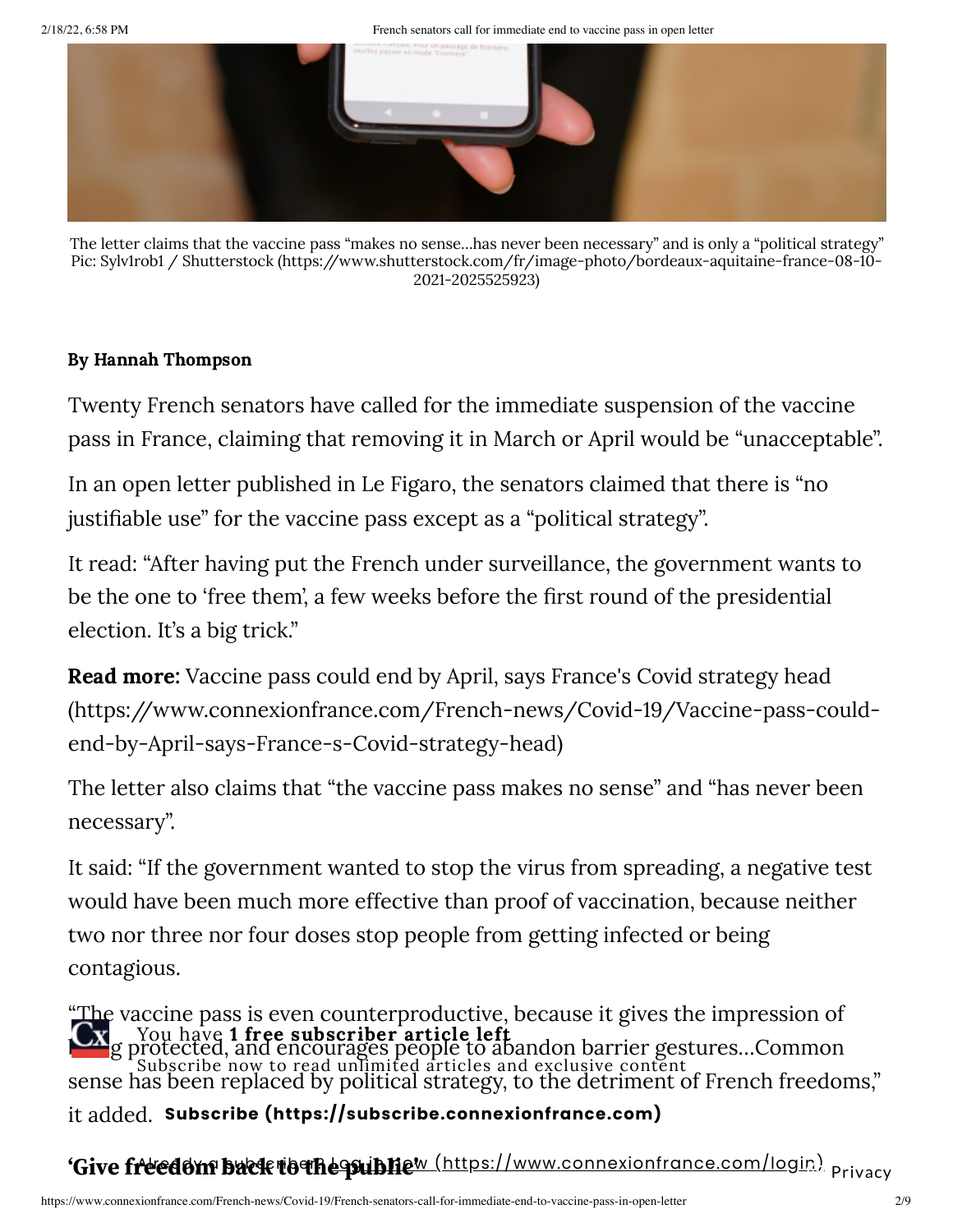The letter also states that the government should have focused on strengthening hospital resources rather than on vaccination. It also stresses what it calls the "damaging effects" of mask-wearing on children's ability to learn languages and interact with others.

It concluded: "It is therefore urgent to give freedom back to the French public, before the country falls back into disorder."

The senators conceded that "we must certainly remain vigilant with regard to people at risk", but that "the vast majority of French people can no longer stand all these deprivations of freedom, while they continue to see the inconsistencies in the health management of the pandemic on a daily basis".

The letter called on the government to stop "pissing off the French" with "political measures hidden behind health pretexts".

It used the phrase "emmerder les Francais", in deliberate reference to President Emmanuel Macron's statement from January that he wanted to "emmerder (piss off)" non-vaccinated people with anti-Covid rules.

Read more: Emmanuel Macron admits he wants to 'piss off' the non-vaccinated [\(https://www.connexionfrance.com/French-news/Covid-19/Emmanuel-Macron](https://www.connexionfrance.com/French-news/Covid-19/Emmanuel-Macron-admits-he-wants-to-really-annoy-the-non-vaccinated)admits-he-wants-to-really-annoy-the-non-vaccinated)

The letter concluded by saying that as the "temple of public freedom", "the Senate… has a duty to make its voice heard".

It said: "We therefore demand the immediate lifting of the vaccine pass [and connected health rules], as more and more countries are doing, such as Denmark and the United Kingdom."

Signatories include Étienne Blanc, Senator of Rhône; Christine Bonfanti-Dossat, Senator of Lot-et-Garonne and Sylviane Noël, Senator of Haute-Savoie.

The full text can be read here (in French) (https://www.lefigaro.fr/vox/societe/le-Cx<sub>e-Va</sub>u have dofte et subscriben article de le te-non-pas-juste-avant-le-premiertour-20220213). Subscribe now to read unlimited articles and exclusive content

### **Vaccine pass rations [\(https://subscribe.connexionfrance.com\)](https://subscribe.connexionfrance.com/)**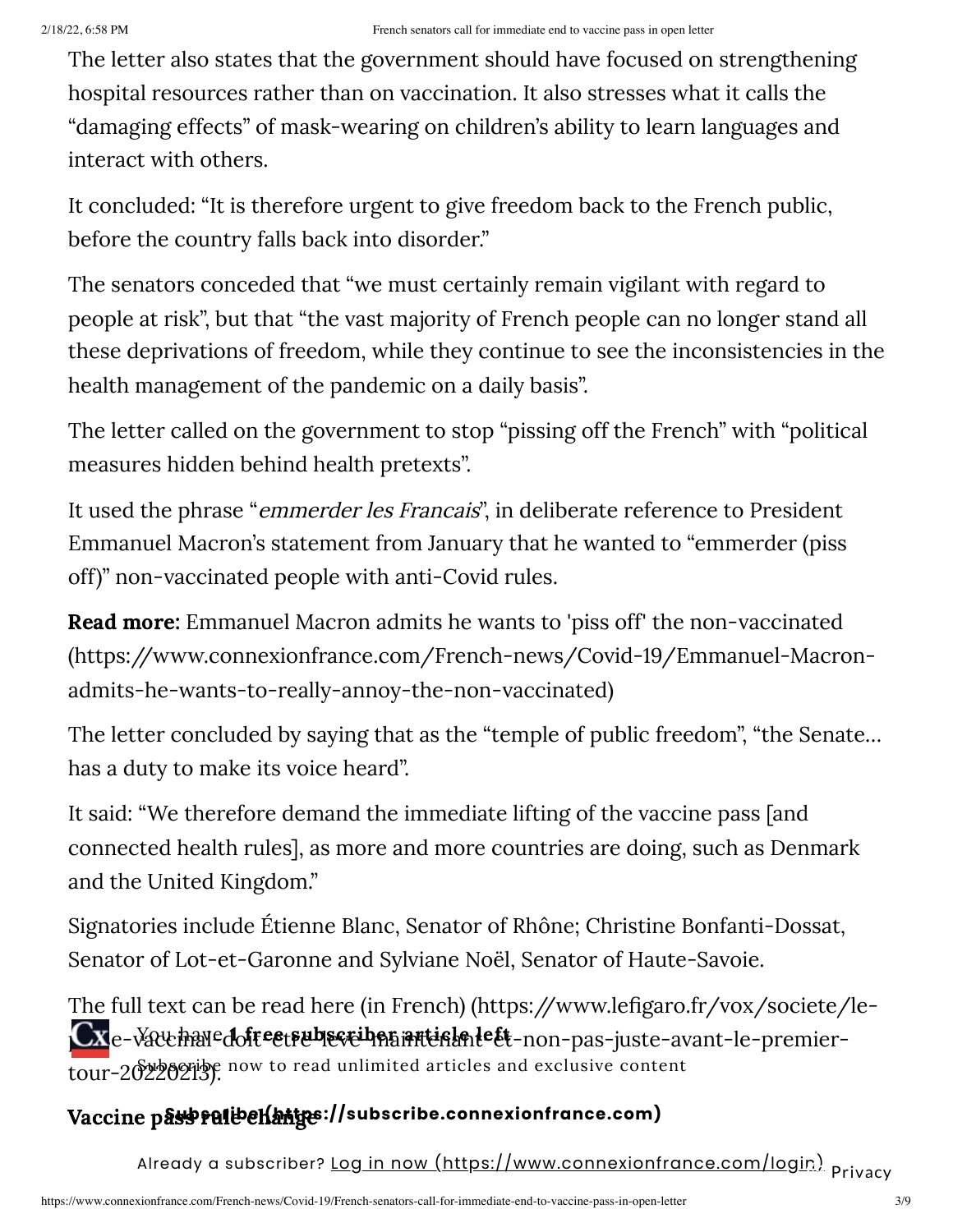The letter comes as the rules surrounding the vaccine pass are set to change tomorrow (February 15). From this day, the deadline for fully vaccinated people needing to receive a booster dose in order to retain their pass will shorten from seven months after the second dose to four.

If you have already had your booster, your pass will continue to work.

**Read more:** Recap: How to avoid losing your French vaccine pass on February 15 [\(https://www.connexionfrance.com/French-news/Covid-19/Recap-How-to](https://www.connexionfrance.com/French-news/Covid-19/Recap-How-to-avoid-losing-your-French-vaccine-pass-on-February-15)avoid-losing-your-French-vaccine-pass-on-February-15)

### **Current Covid situation in France**

The average number of daily cases over the past week has now dropped in France to 135,779, the first time that numbers have dropped below 150,000 on average in 2022.

This represents a general drop in cases since a peak in January.

Two weeks ago, the average number of cases being recorded each day was 306,076.

Hospitalisation levels are also falling – although hospitals still remain under pressure – with the latest figures from Santé publique France (February 9) showing that there were 13,836 hospitalisations over the past seven days, and 1,648 admissions to intensive care.

**Read more:** France Covid: 'The worst is behind us,' says health minister [\(https://www.connexionfrance.com/French-news/Covid-19/France-Covid-The](https://www.connexionfrance.com/French-news/Covid-19/France-Covid-The-worst-is-behind-us-says-health-minister)worst-is-behind-us-says-health-minister)

### **Related articles**

Why Emmanuel Macron has often talked about 'pissing people off' [\(https://www.connexionfrance.com/French-news/Why-Emmanuel-Macron](https://www.connexionfrance.com/French-news/Why-Emmanuel-Macron-has-often-talked-about-pissing-people-off)has-often-talked-about-pissing-people-off)

**Ox**000 protest neress Francuagainst plans for vaccine pass (https: //www.iconnexionfrance.com/French-news/100-000-protest-across-France-against-plans-for-vaccine-pass) **Subscribe [\(https://subscribe.connexionfrance.com\)](https://subscribe.connexionfrance.com/)**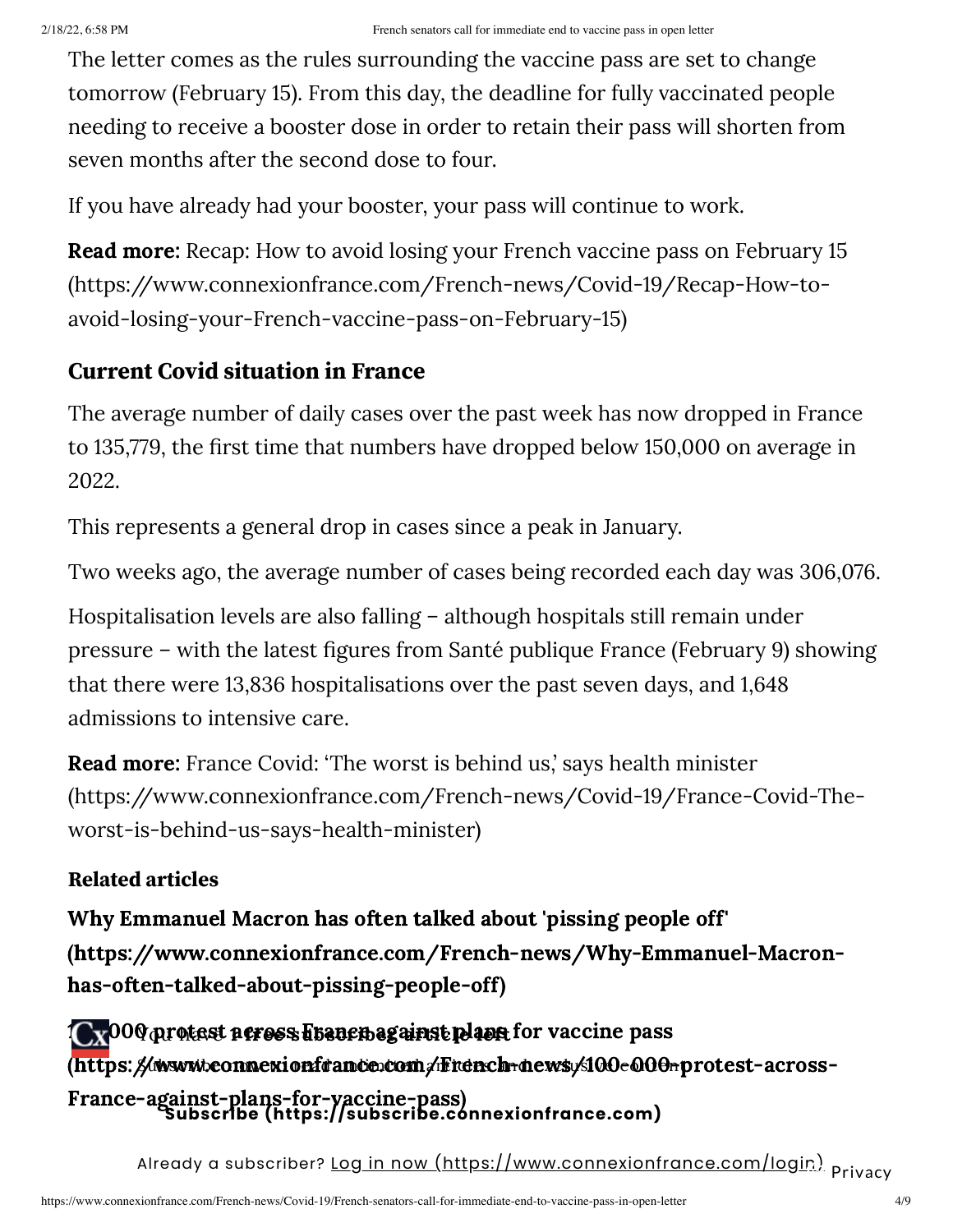### Who are France's five million unvaccinated - and what are the reasons? [\(https://www.connexionfrance.com/French-news/Covid-19/Who-are-France-s](https://www.connexionfrance.com/French-news/Covid-19/Who-are-France-s-five-million-unvaccinated-and-what-are-the-reasons) five-million-unvaccinated-and-what-are-the-reasons)

covid-19 vaccine pass [\(https://www.connexionfrance.com/search?query=covid-19](https://www.connexionfrance.com/search?query=covid-19%20vaccine%20pass) vaccine pass)

covid-19 [\(https://www.connexionfrance.com/search?query=covid-19\)](https://www.connexionfrance.com/search?query=covid-19)

Emmanuel Macron [\(https://www.connexionfrance.com/search?query=Emmanuel](https://www.connexionfrance.com/search?query=Emmanuel%20Macron) Macron)



### Resident or second-home owner in France?

Benefit from our daily digest of headlines and how-to's to help you make the most of life in France

⊠ Enter your email address

Join the newsletter

By joining the newsletter, you agree to our Terms & Conditions [\(https://www.connexionfrance.com/Terms-of-use\)and](https://www.connexionfrance.com/Terms-of-use) Privacy Policy [\(https://www.connexionfrance.com/Privacy-policy-and-cookies-Gestion-des-donnees](https://www.connexionfrance.com/Privacy-policy-and-cookies-Gestion-des-donnees-personnelles-et-cookies)personnelles-et-cookies)



1





<sup>2</sup> days ago You have 1 free subscriber article left

(/French-n&Ws/C6We-199/NekP-phase-un/covid-adle-relakations-will-gh-ahead-as-planned-tomorrow)

#### 2 Why are passenger locator forms still needed for France-UK **Subscribe [\(https://subscribe.connexionfrance.com\)](https://www.connexionfrance.com/French-news/Why-are-passenger-locator-forms-still-needed-for-France-UK-travel)** travel?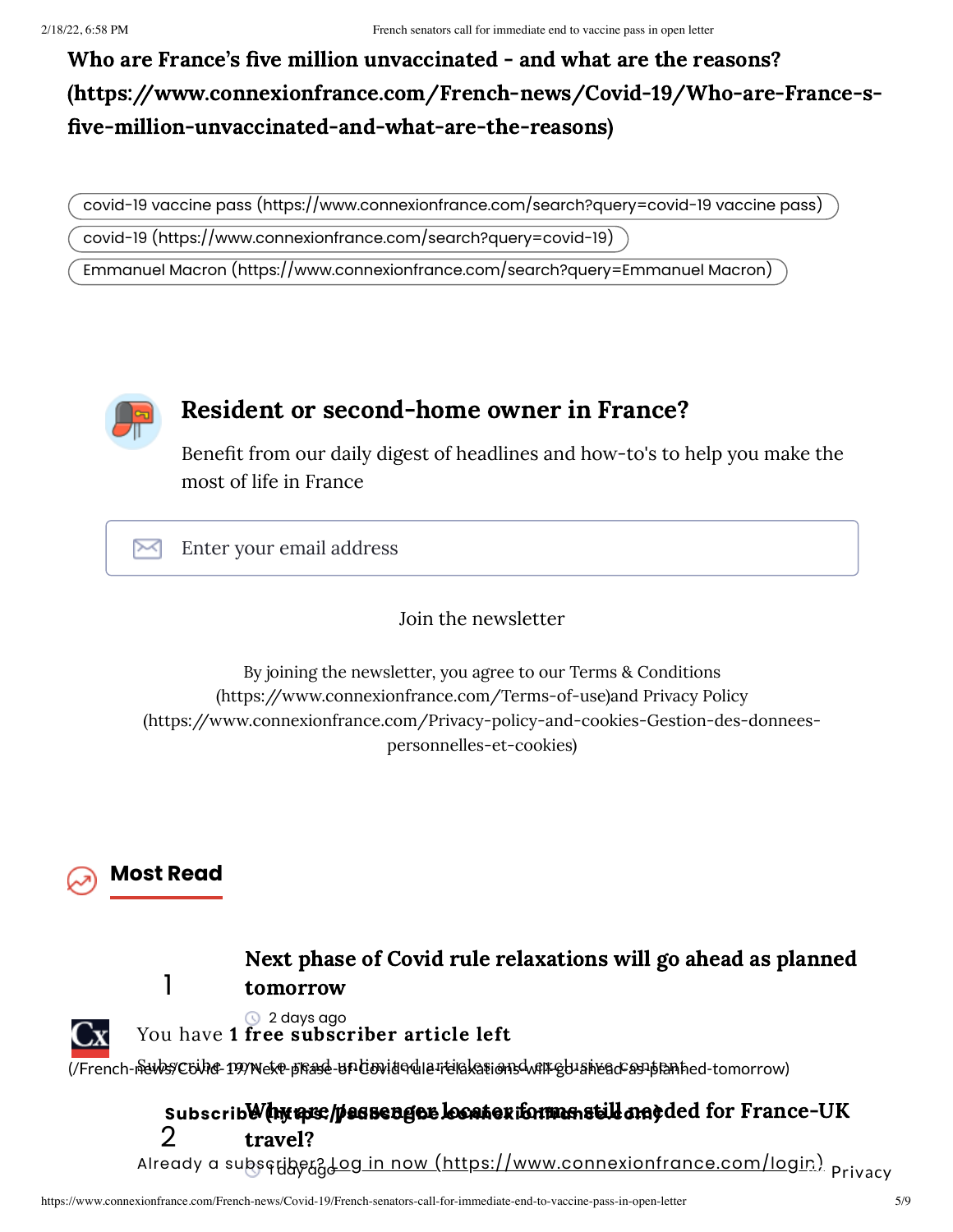[\(/French-news/Why-are-passenger-locator-forms-still-needed-for-France-UK-travel\)](https://www.connexionfrance.com/French-news/Why-are-passenger-locator-forms-still-needed-for-France-UK-travel)

3

### French senators call for immediate end to vaccine pass in open letter

**3** days ago

[\(/French-news/Covid-19/French-senators-call-for-immediate-end-to-vaccine-pass-in-open-letter\)](https://www.connexionfrance.com/French-news/Covid-19/French-senators-call-for-immediate-end-to-vaccine-pass-in-open-letter)



#### Covid-19: Rules for travel to and from France

1 day ago

[\(/French-news/Covid-19-Rules-for-travel-to-and-from-France\)](https://www.connexionfrance.com/French-news/Covid-19-Rules-for-travel-to-and-from-France)



### Hunters use bows and arrows to cull boar in southwest France

3 days ago

[\(/French-news/Hunters-use-bows-and-arrows-to-cull-boar-in-southwest-France\)](https://www.connexionfrance.com/French-news/Hunters-use-bows-and-arrows-to-cull-boar-in-southwest-France)

#### **The Connexion Help Guides** Г™



### **Brexit and Beyond for Britons in France\***

Featured Help Guide

What the Brexit deal means for UK residents of France, second homeowners and visitors in 2021 and after

**Find out more** [\(/Help-Guides/Brexit-and-Beyond-for-Britons-in-](https://www.connexionfrance.com/Help-Guides/Brexit-and-Beyond-for-Britons-in-France)

France)



**Brexit and Beyond for Britons in France\***



**Inheritance Law and Wills in France\*** You have 1 free subscriber article left Subscribe now to read unlimited articles and exclusive content

#### **Subscribe [\(https://subscribe.connexionfrance.com\)](https://subscribe.connexionfrance.com/)**

**Editor's Picks** scriber? Lo<u>g in now [\(https://www.connexionfrance.com/login\)](https://www.connexionfrance.com/login)</u> <sub>Privacy</sub>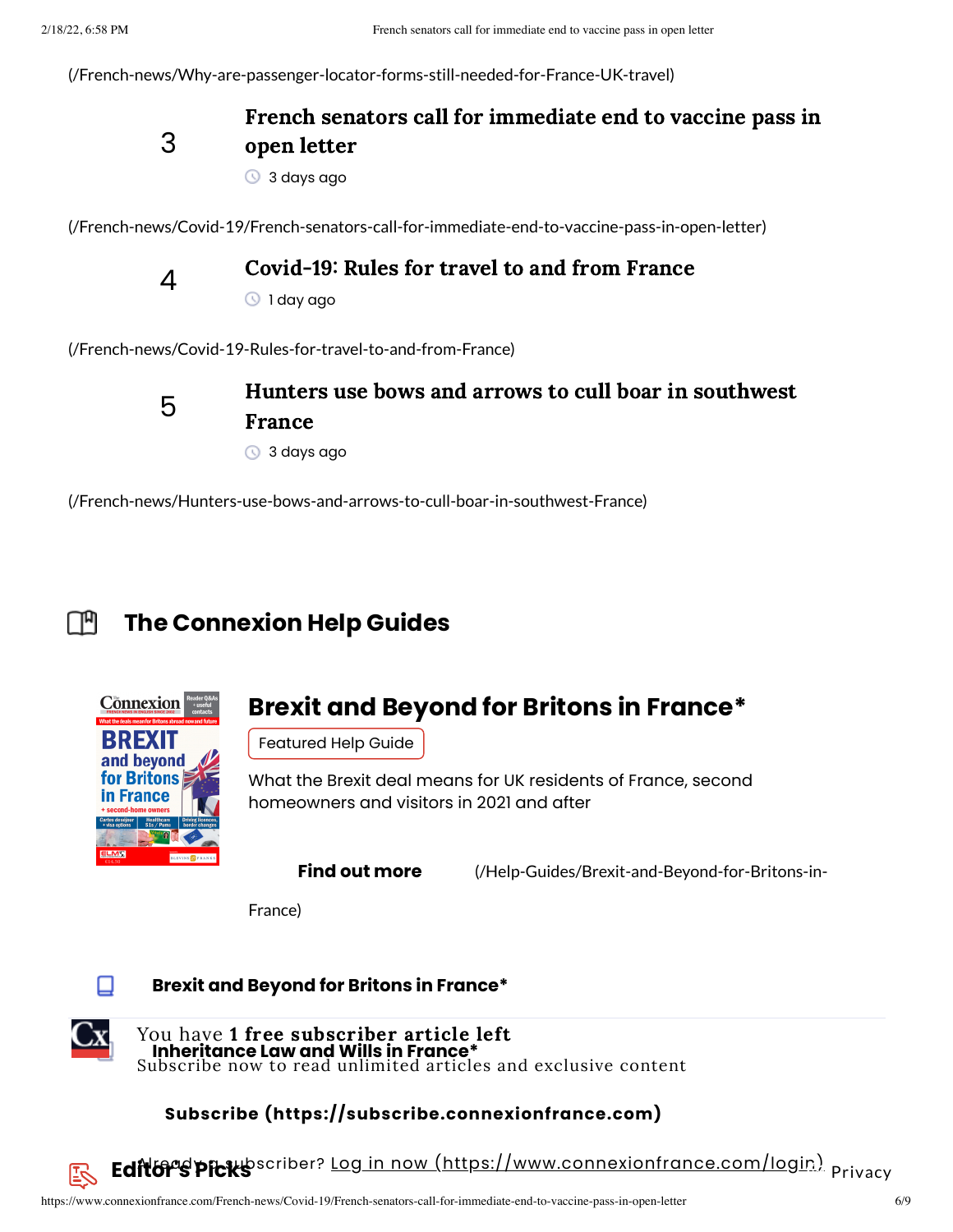

Recap: Concerts, train food - three Covid rule changes in France

16 February 2022

[\(/French-news/Recap-Concerts-train-food-three-Covid-rule-changes-in-France\)](https://www.connexionfrance.com/French-news/Recap-Concerts-train-food-three-Covid-rule-changes-in-France)



Opinion: 'France now has more political parties than types of cheese' 17 November 2021

[\(/Comment/Opinion/Opinion-France-now-has-more-political-parties-than-types-of-cheese\)](https://www.connexionfrance.com/Comment/Opinion/Opinion-France-now-has-more-political-parties-than-types-of-cheese)



Internet in France: Complaints about fibre at all-time high 15 February 2022

[\(/French-news/Internet-in-France-Complaints-about-fibre-at-all-time-high\)](https://www.connexionfrance.com/French-news/Internet-in-France-Complaints-about-fibre-at-all-time-high)



Fees, fraud, debt: How bank clients can get help in France 4 February 2022

[\(/Practical/Money/Fees-fraud-debt-How-bank-clients-can-get-help-in-France\)](https://www.connexionfrance.com/Practical/Money/Fees-fraud-debt-How-bank-clients-can-get-help-in-France)



Brad Pitt to revive legendary music studio based in his French chateau

15 February 2022

[\(/Mag/Culture/Brad-Pitt-to-revive-legendary-music-studio-based-in-his-French-chateau\)](https://www.connexionfrance.com/Mag/Culture/Brad-Pitt-to-revive-legendary-music-studio-based-in-his-French-chateau)

### **More from Covid-19**

Covid: 26 more countries added to France's green list for travel (/French-news/Covid-19/Covid-26-more[countries-added-to-France-s-green-list-for-travel\)](https://www.connexionfrance.com/French-news/Covid-19/Covid-26-more-countries-added-to-France-s-green-list-for-travel)

France Covid: 'We are at the start of a new era' savs **Expert [\(/French-news/Covid-19/France-Covid-We-are](https://www.connexionfrance.com/French-news/Covid-19/France-Covid-We-are-at-the-start-of-a-new-era-says-expert)**at-the-start-of-a-new-era-says-expert) Subscribe now to read unlimited articles and exclusive content **Subscribe [\(https://subscribe.connexionfrance.com\)](https://subscribe.connexionfrance.com/)**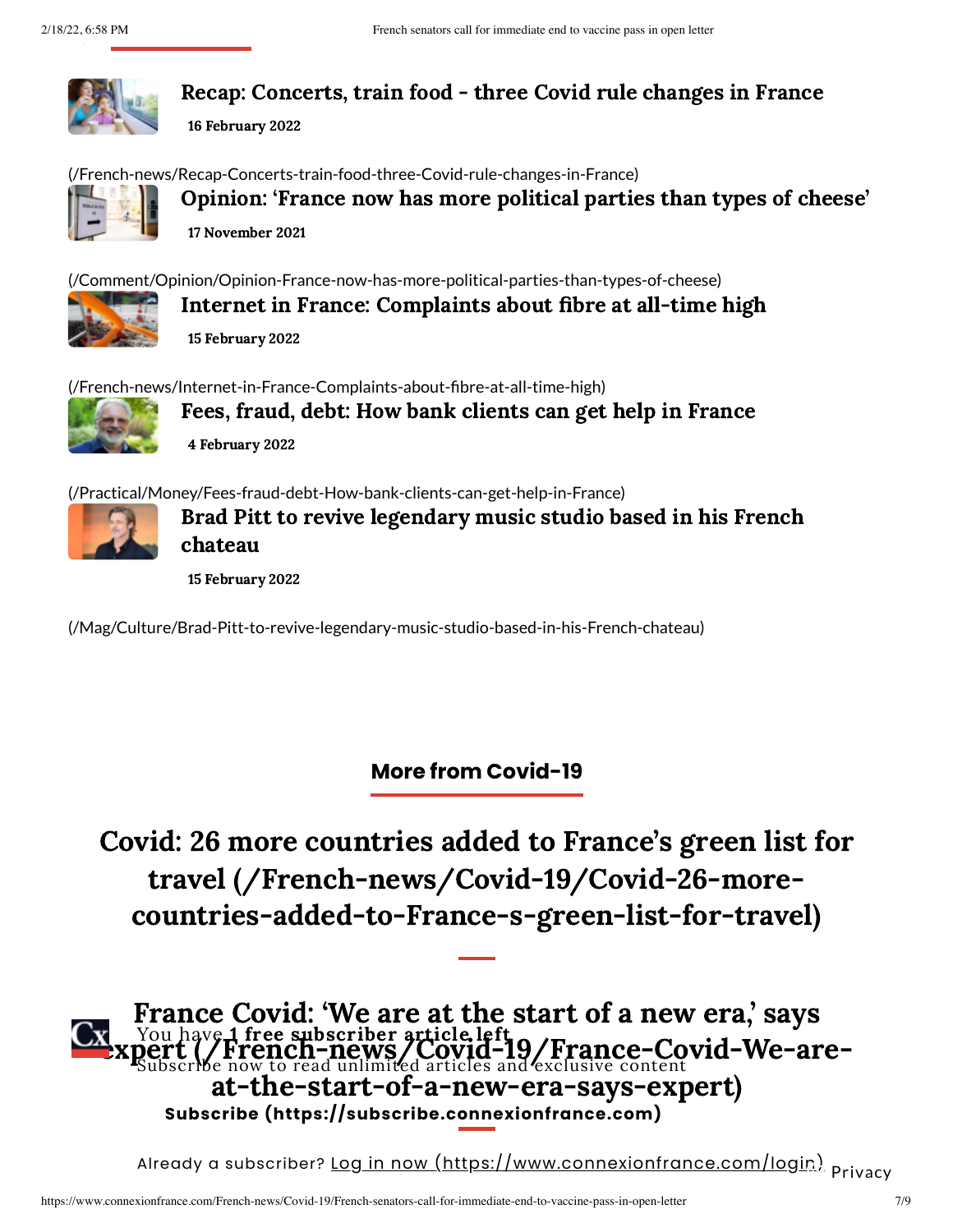Coronavirus: Daily updates on the situation in France [\(/French-news/Covid-19/Coronavirus-Daily-updates](https://www.connexionfrance.com/French-news/Covid-19/Coronavirus-Daily-updates-on-the-situation-in-France)on-the-situation-in-France)

**More from Connexion**

Shared walls,  $\epsilon$ 7,800 house, notaire fees: Five French property updates (/Practical/Property/Shared-walls-7- [800-house-notaire-fees-Five-French-property-updates\)](https://www.connexionfrance.com/Practical/Property/Shared-walls-7-800-house-notaire-fees-Five-French-property-updates)

Drugs, counterfeit goods and fraud: French customs report rises [\(/French-news/Drugs-counterfeit-goods](https://www.connexionfrance.com/French-news/Drugs-counterfeit-goods-and-fraud-French-customs-report-rises)and-fraud-French-customs-report-rises)

France has 'worst public finance situation' in Eurozone due to Covid (/French-news/France-has-worst-public [finance-situation-in-Eurozone-due-to-Covid\)](https://www.connexionfrance.com/French-news/France-has-worst-public-finance-situation-in-Eurozone-due-to-Covid)

## Get news, views and information from France

**Join/bhehaewsl<del>int</del>ers(fhttps://www.clenlefx**ionfrance.com/Sign-up-for-our-Subscribe now to read unlim**itee articrwshetterh**usive content

**Subscribe to The Connexion [\(https://subscribe.connexionfrance.com\)](https://subscribe.connexionfrance.com/) Subscribe [\(https://subscribe.connexionfrance.com\)](https://subscribe.connexionfrance.com/)** Already <sup>a</sup> subscriber? Log in now [\(https://www.connexionfrance.com/login\)](https://www.connexionfrance.com/login) Privacy